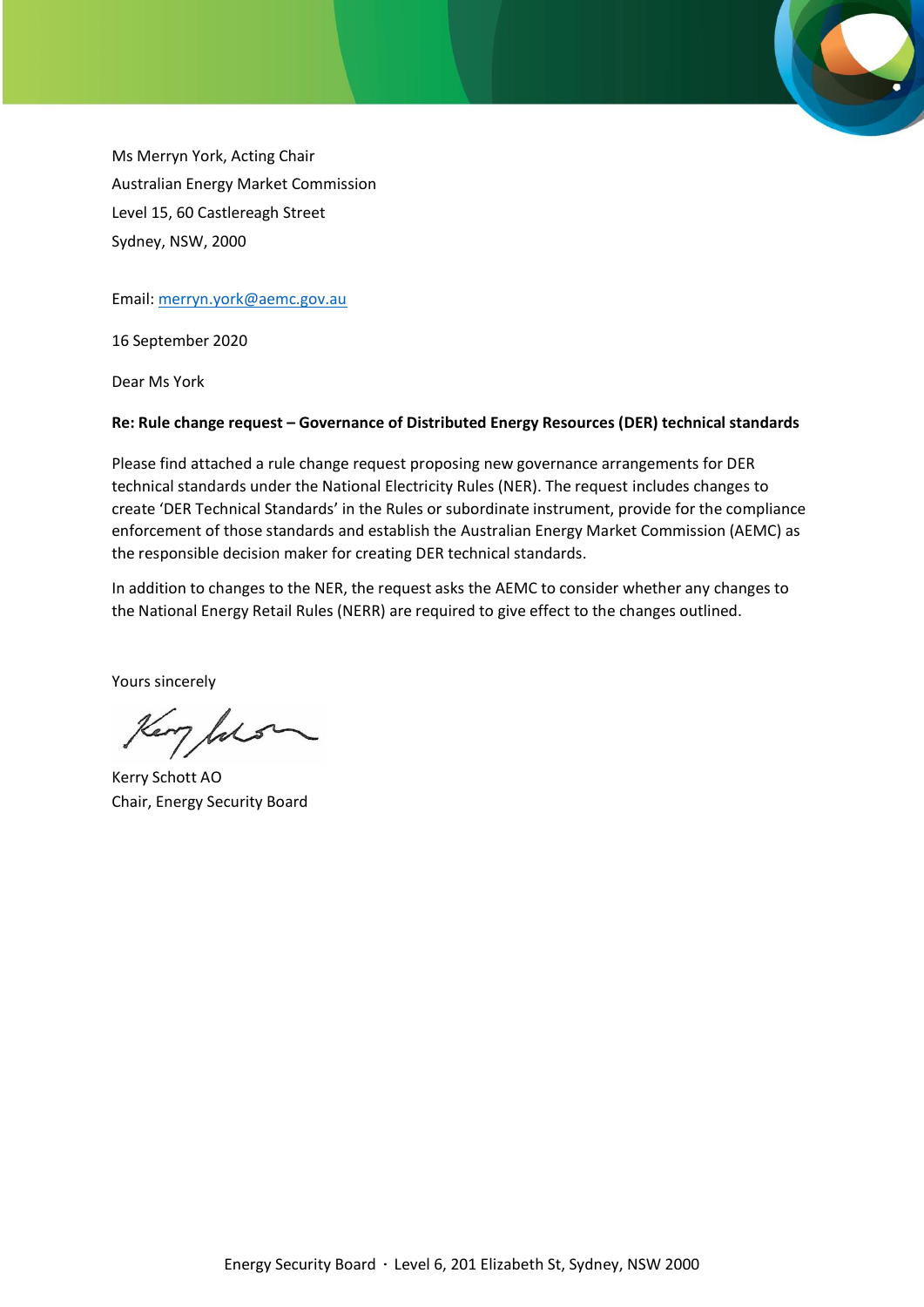# **1. Name and address of rule change request proponent**

Kerry Schott Chair Energy Security Board Level 26, 1 Bligh Street Sydney, NSW, 2000

# **2. Description of the proposed rule**

This rule change request seeks to update the National Electricity Rules (NER) to take into account relevant technical standards for Distributed Energy Resources (DER). The request seeks to amend the NER:

- 1. To create 'DER Technical Standards' either in the NER or in a subordinate instrument under the NER.
- 2. That the NER provide for the enforcement of any National Electricity Market (NEM) DER technical standards as well as relevant Australian Standards for distribution connected inverters.
- 3. To establish the Australian Energy Market Commission (AEMC) as the responsible body for setting DER technical standards, including the related procedures for AEMC to:
	- a. monitor, review, develop, consult on and set a vision and work program for DER technical standards for the national electricity system (updated annually);
	- b. update or develop new DER technical standards as needed
	- c. carry out public consultation in relation to a and b above which may be the same or similar to the current AEMC rule change processes or be a bespoke process.

In addition to changes to the NER, the AEMC should also consider whether any change to the National Energy Retail Rules (NERR) may be required to give effect to the above.

# **2.1 Background**

Australians are investing in DER systems at unprecedented rates, with rooftop solar installations exceeding 10 gigawatts of installed capacity in 2019 and another 350,000 rooftop systems and 3 gigawatts expected to be added in 2020. While DER can deliver benefits to many parts of the electricity system, without appropriate technical standards, widespread uptake of some forms of DER could also impact on the secure operation of the electricity system and distribution networks.

DER technical standards should assist in mitigating system security and distribution level challenges by providing for a minimum level of predictable performance under network constraints or during power system disturbances. While the NER contain provisions for performance standards for large generation due their impact on the operation of the electricity system and markets, no equivalent provisions exist for small scale generators such as rooftop solar systems. Instead, there are currently a number of many different organisations currently involved in developing DER standards. These range from standards setting bodies such as Standards Australia to technical requirements imposed through state-based incentive schemes for DER.

Recognising the need for an efficient and timely development of DER technical standards, the Energy Security Board (ESB) commissioned consultants Sapere and CutlerMerz jointly to review the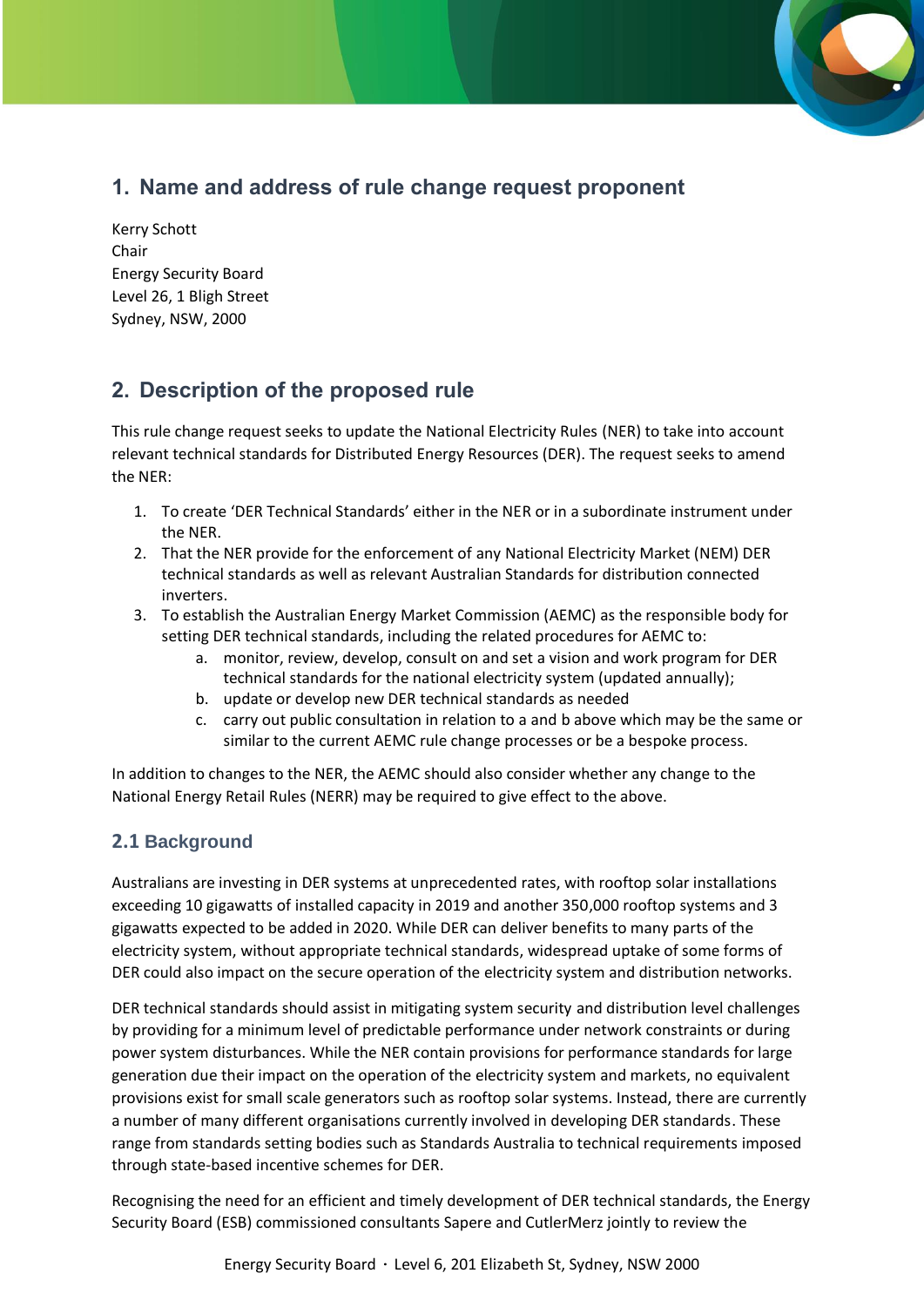governance arrangement for DER technical standards The Sapere/CutlerMerz review (the Review) found that current lack of coordination, planning, and resourcing, and slow pace of decision making within the various governance arrangements for DER technical standards in place across Australia, together mean that DER systems deployed today are unlikely to be able to deliver the performance levels and service levels required. The Review also considered that as DER uptake continues to accelerate in Australia, there is an urgent need to reform governance of technical standards to ensure that all new systems installed can meet the required technical performance levels, both now and even more so in the future

The Review identified a number of key gaps and weaknesses in the current governance framework for DER technical standards. This rule change request aims to address some issues through solutions that can be implemented through the regulatory framework. These issues are discussed further in section 3 below.

# **3. Statement of issues with current governance arrangements for DER technical standards**

### **3.1 Inability to implement consistent technical standards across the NEM**

#### **Many different processes, but only one that could provide a partial solution**

DER technical standards could assist in the management or mitigation of system security and distribution level challenges. However, the current process does not provide a straight-forward means to implement and require compliance with consistent standards across the NEM.

The Review identified seven different existing governance arrangements for DER technical standards which are largely independent from one another and vary from voluntary to incentivised to mandatory:

- 1. Australian and international standards developed under a formal process of expert subcommittees and stakeholder consultation but voluntary unless invoked in legislation, regulation or contracts;
- 2. Infrastructure providers Distribution Network Service Providers (DNSPs) connection agreements which vary to meet local network conditions;
- 3. State based incentive/rebate schemes for DER which include technical requirements;
- 4. Commonwealth incentive/rebate schemes, especially the Small-Scale Renewable Energy Scheme;
- 5. State based legislated requirements State based electrical safety requiring mandatory compliance to Australian Standards;
- 6. Commonwealth based legislated requirements Greenhouse and Energy Minimum Standards (GEMS) for product energy efficiency and efficiency labelling which includes recent requirements for mandatory AS/NZS 4755 compliance for active loads, and
- 7. Requirements for market participation Virtual Power Plants (VPP) that aggregate and control DER are required to satisfy technical requirements to participate in the wholesale market.

The Review considered that with the exception of the Australian and International Standards process, no other processes currently enable the Australian Energy Market Operator (AEMO) to impose technical standards that will assist in mitigating emerging system security challenges.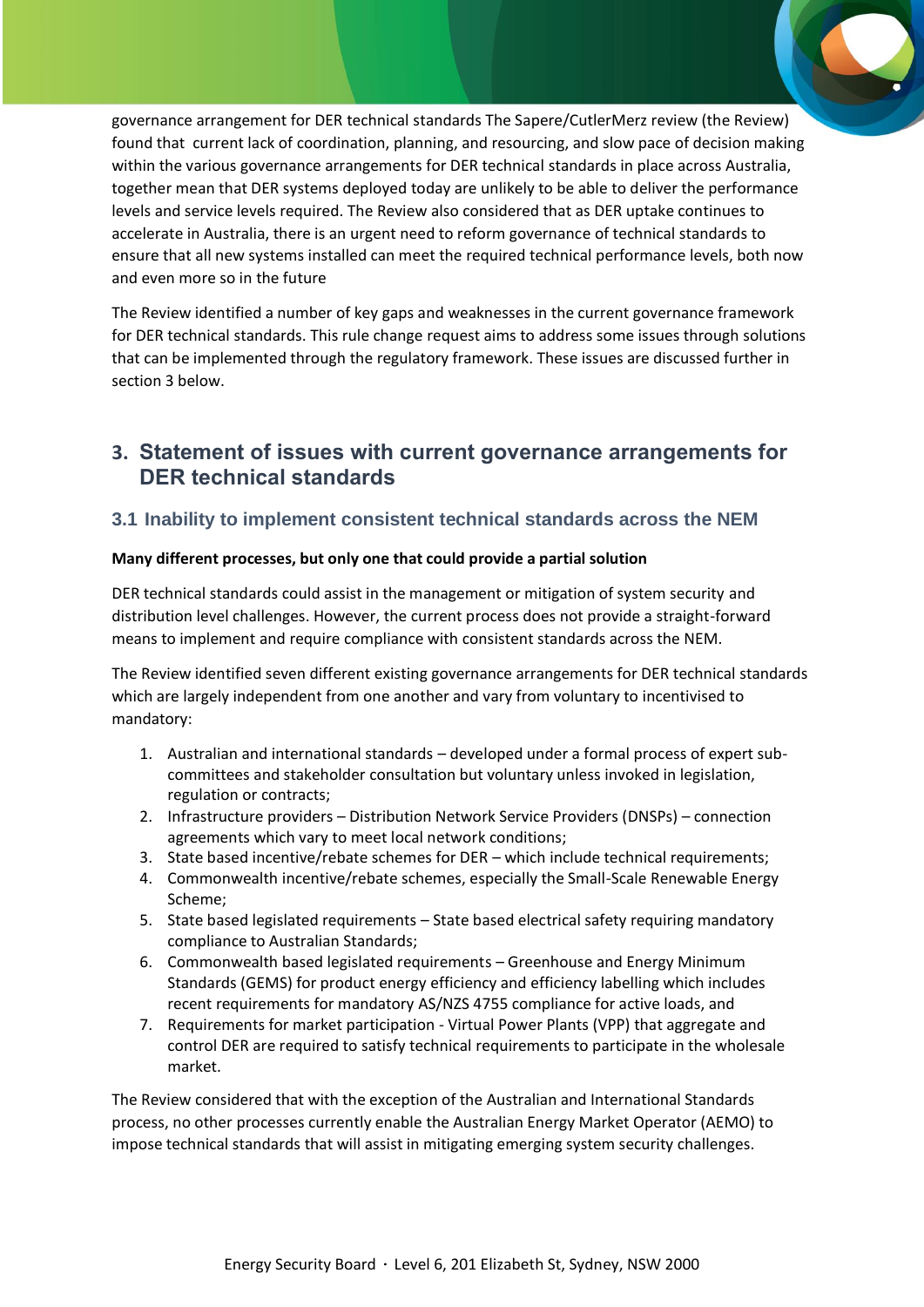#### **Publication of Australian or international standards does not mean automatic adoption**

The Review also found that the publication of an Australian or International Standard on its own, does not place any obligations on participants in the NEM. In the absence of a NEM-wide instrument, the requirement to comply with standards is only made mandatory through incorporation into legislation or regulation, or through specification in contractual documents. The Review provided an example where the mandating of the AS 4777 series for Grid connection of energy systems via inverters is done through a critical safety standard (AS/NZS 3000), which is directly referenced in in legislation and/or regulation in every state and territory.

#### **Network technical connection standards provide coverage, but lack of coordination is a concern**

Network technical connection standards refers to the technical requirements set by distributors in order for DER systems to connect to distribution networks. These standards are generally set out in guideline documents and only become mandatory once they form part of a network connection agreement (the contractual document between the DER proponent and the network).

While a national guideline recently developed and introduced by Energy Networks Australia (ENA) helps to improve the level of consistency across the network connection standards, it is voluntary for network businesses to adopt the requirements of the guideline. The Review notes that there are currently varying degrees of compliance with the guidelines across the 14 Australian distributors. This lack of consistency is creating challenges for DER manufacturers and potentially leading to noncompliance.

### **AEMO rule change request on minimum technical standards provides an initial solution, but an enduring solution is needed**

On 5 May 2020, AEMO submitted a rule change request to the AEMC seeking to create a subordinate instrument for an initial technical standard for DER in the NER. In parallel to the AEMC rule change process, AEMO is consulting on the content of the initial technical standards. In the consultation paper published on 24 August 2020, AEMO recommends that it include inverter undervoltage disturbance ride-through conformance test procedure, as well as the entirety of the AS/NZS 4777.2.

The above processes were intended as part of a staged process where the AEMO rule change request sought to address the immediate system security challenges. This subsequent rule change request is intended to provide a solution for an enduring arrangement where DER technical standards can be consistently applied across NEM jurisdictions.

## **3.2 A need for a fast, flexible and transparent standards setting process**

Standards Australia is one of the key standards development bodies in Australia. While Australian standards in relation to DER are often made mandatory through referencing in legislation/regulation or contractual arrangements, there are concerns about the processes used to set the standards.

The key concern with the overall Standards Australia process is that it is often slow. This means it is not fit for purpose given the fast-changing nature of DER technology and markets. Critically, as DER uptake continues to grow and technology development in the DER space continues to speed up, the current process does not provide the ability for crucial standards that may assist in mitigating emerging system security or network operation challenges to be implemented as promptly as needed to meet the needs of parties operating in the NEM.

Other concerns identified by the Review include: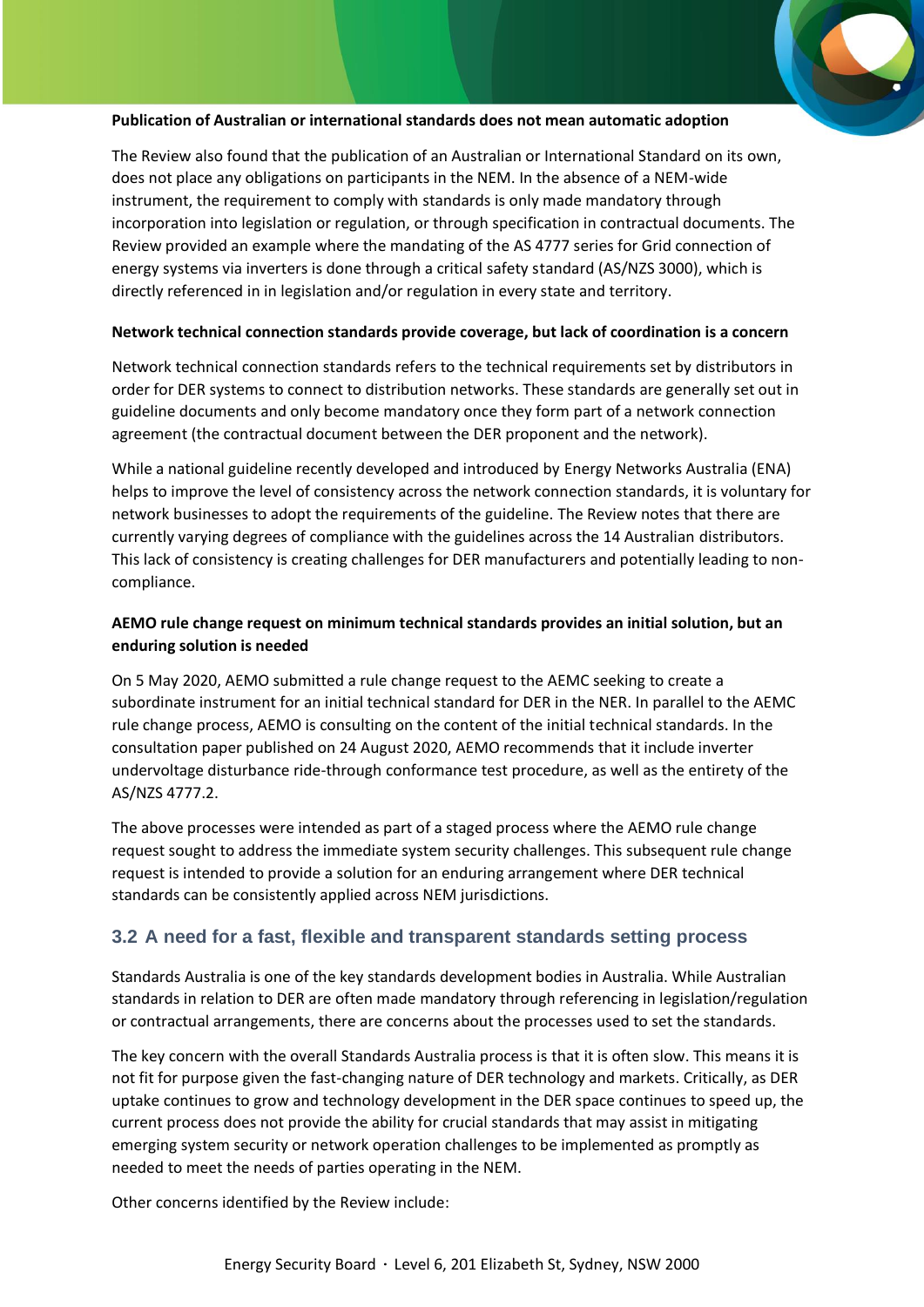- the technical committee is dominated by network businesses, market and regulatory bodies who have the ability to dedicate personnel to the process;
- the consultation process is too short and opaque in terms of how feedback had been considered by the committee (this was contrasted with the AEMC's rule change process where stakeholder submissions are documented and rationale for the decision is provided), and
- the lack of clarity and transparency in the objectives in the development of Australian Standards.

In relation to network technical connection standards, the Review also cited similar stakeholder concerns on the lack of transparency in the development of the connection standards, varying level of consultation and the difficulty in accessing the published standards.

# **4. Proposed governance arrangements**

# **4.1 Overarching objectives**

The objectives of the proposed arrangements are to promote the long-term interests of consumers of electricity by establishing that:

- Relevant DER technical standards sit under or as part of the NER and so be required to meet the National Electricity Objective (NEO), especially to support better outcomes for electricity consumers through system security, distribution network management and the sale of DER services;
- DER technical standards are able to be developed and adopted in the NER transparently, efficiently and effectively to meet the rapid deployment of DER and the changing needs of consumers, the electricity system and electricity market, and
- NEM DER technical standards would enable new requirements and obligations to take effect in the NEM prior to Standards Australia finalising any relevant standard updates. This is intended to be an enduring capability in recognition that Australian Standards processes may not meet the needs of the NEM at all times.

## **4.2 Establishing DER technical standards under the Rules or a subordinate instrument**

### **'Uplifting' technical standards into the national regulatory framework**

It is proposed that 'DER Technical Standards' be created in the Rules or a subordinate instrument under the Rules.

Should any initial DER technical standards exist in the Rules or a subordinate instrument under the Rules by the time this rule is made, these will be the DER technical standards, amended and added to as appropriate. If there are no DER technical standards in the Rules, the Rules will be amended to define a new term, 'DER technical standards'.

### **AEMC as the decision maker**

'DER Technical Standards' could be created in the Rules or a subordinate instrument under the Rules.

Regardless of whether DER technical standards are located in the Rules or in a subordinate instrument into the NER:

• AEMC will be the body responsible for the setting of DER technical standards.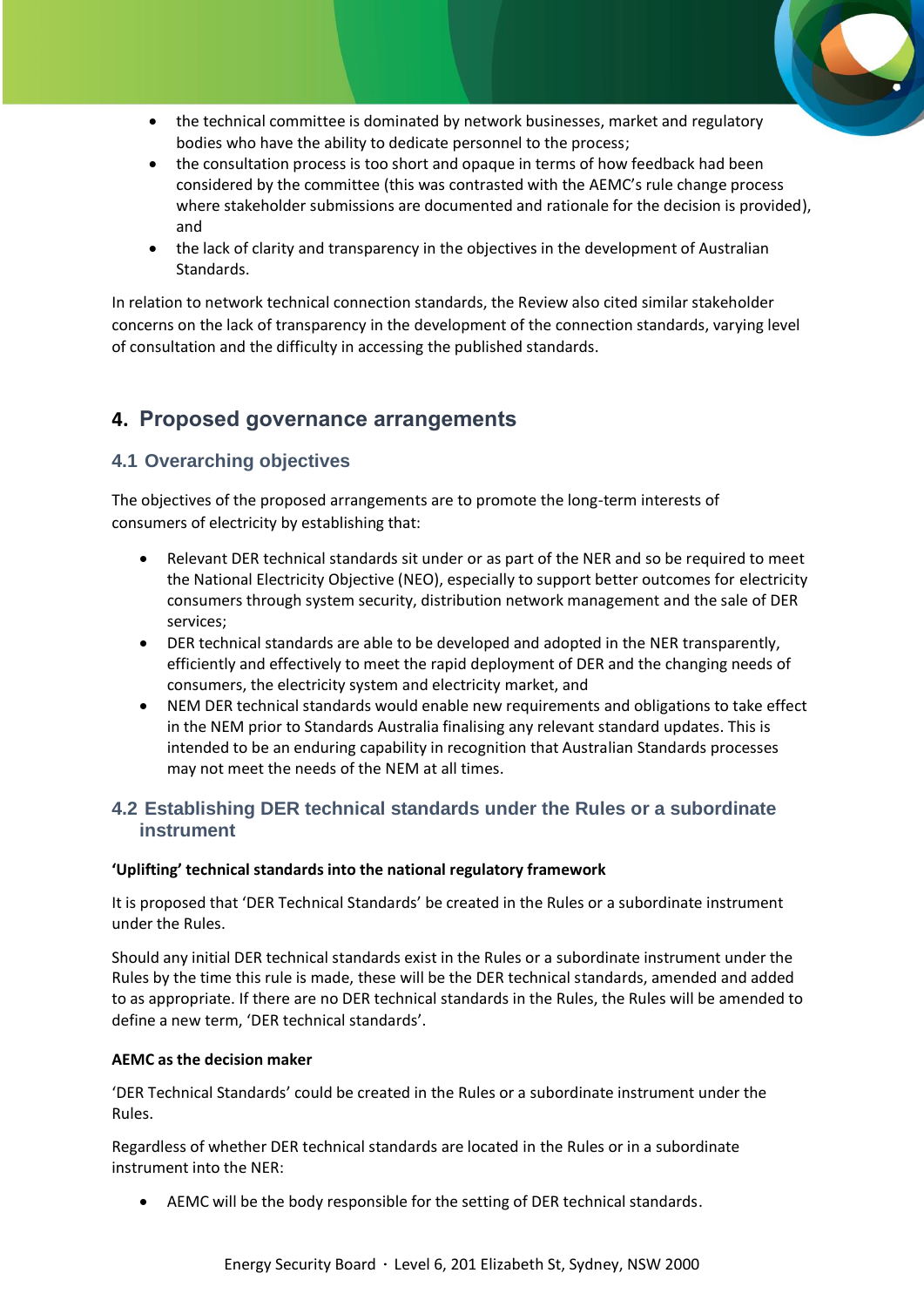- The AEMC may consider implementing NEM-wide standards where these will improve overall outcomes for consumers; including in areas such as connections and data protocols.
- It is proposed is that AEMC be the decision maker and will have responsibility for making the final determination on any new or updated standard in the DER technical standard.
- In undertaking its responsibility in developing and updating the DER technical standards, the AEMC:
	- o Will collaborate with AEMO and Australian Energy Regulator (AER); and
	- o May obtain expert advice:
		- from an advisory committee established as a standing committee or an ad hoc committee under the Rules; and/or
		- from consultants; and
	- $\circ$  Will develop and maintain a technical standards work program (updated annually).

#### **Establishment of committees and working groups**

Under section 39 of the National Electricity Law, the AEMC may establish committees, panels and working groups to provide advice on specified aspects of its function or undertake any other activity in relation to the AEMC's functions as is specified by the AEMC.

The AEMC should give consideration to whether advisory committees (standing or ad-hoc) or working groups should be established to provide advice on DER technical standards. Should an advisory committee be established, it is recommended the AEMC gives consideration to the following:

- Committee members should be selected on the basis of their expertise in technical standards and be drawn from the following areas:
	- o Market bodies
	- o Consumers/consumer representatives with DER experience
	- o DNSPs
	- o Original Equipment Manufacturers (OEMs)
	- o Jurisdictional safety regulators
	- o Aggregators, and
	- o Standards Australia.
- Members should be appointed by AEMC following a nomination and merit-based selection process.
- Members would not represent particular interests but would rather be selected for their expertise and experience in different dimensions of the DER supply and use chain.
- Balancing Committee membership representation according to:
	- o geographical location and participating jurisdictions;
	- o to cover for NEM networks, non-NEM networks and Stand-alone Power System (SAPS) standards considerations;
	- o ensure an appropriate mix of commercial, legal and technical expertise is represented within the members, and
	- o for diversity of members backgrounds.
- That any Committee be required to publish minutes of its meetings.

### **4.3Implementation of Standards**

It is proposed that the DER technical standards be implemented for customer connections through the following requirements:

• For NEM connections, they must be incorporated via minimum content requirements of relevant Chapter 5A connection contracts, negotiation frameworks and model standing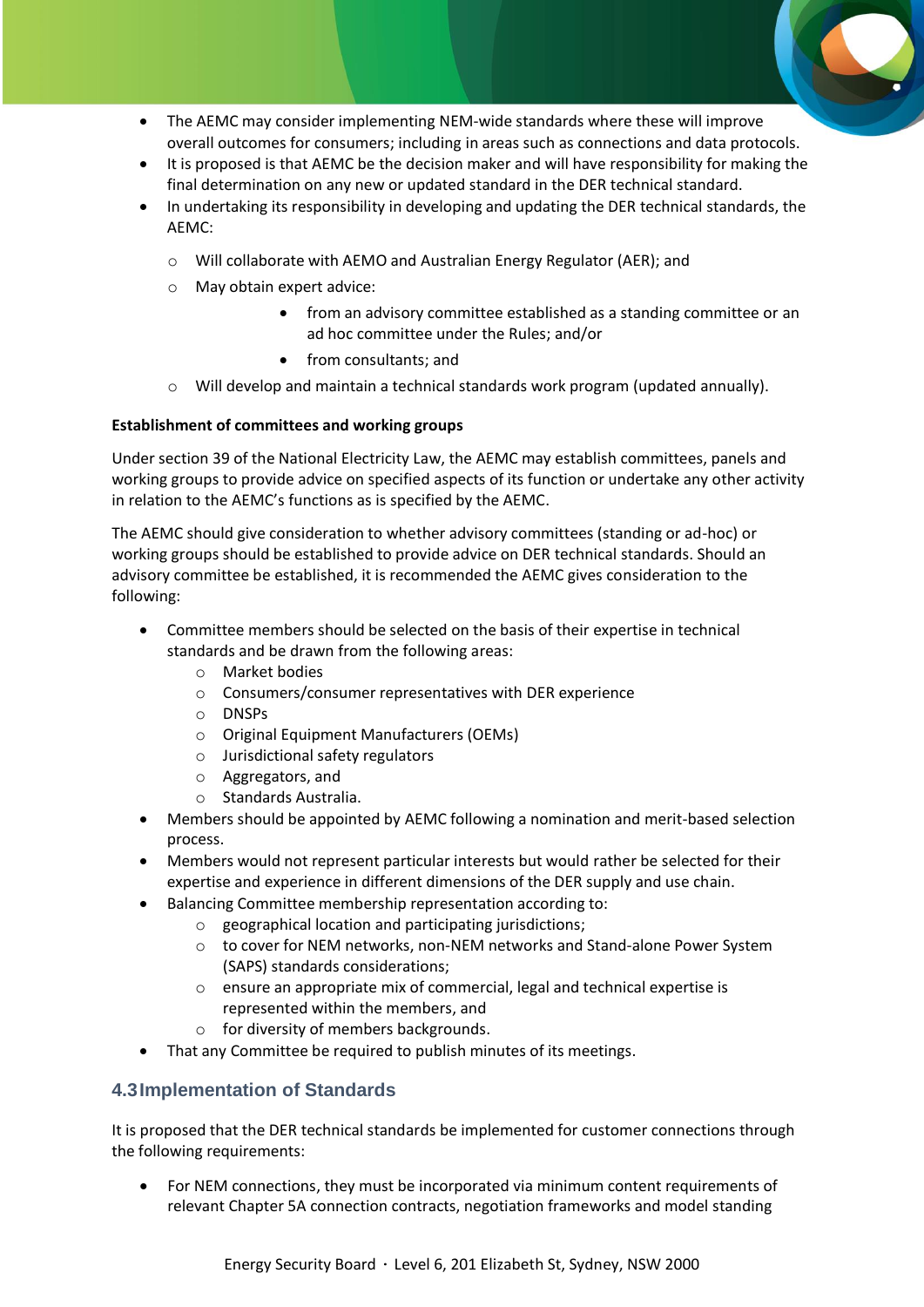offers, and into the model standing terms and conditions for deemed standard connection contracts prescribed in Schedule 2 to the National Energy Retail Rules.

• In order to allow for the DER technical standards (and any subsequent updates) to be incorporated into connection agreement model standing offers, without triggering the need for further AER approval of those agreements when the DER technical standards are updated, it is proposed a requirement be included that the connection application meet the DER technical standards as made and updated from time-to-time.

Unique regulatory arrangements are in place in Victoria and the Victorian Government and Essential Services Commission of Victoria may need to consider how best to design the regulatory framework to implement the DER technical standards in Victoria.

The obligations set out rule change request are imposed on AEMO and the DNSPs. However, by including a requirement to meet the DER technical standards within connection agreements, connection applicants (or their representatives), manufacturers and installers of DER and DER devices will all be obligated to meet the requirements of the standards. The result will be nationally consistent technical requirements and settings.

#### **Compliance and enforcement**

In keeping with the implementation information above, for NEM connections, the AER will have enforcement capabilities for compliance to the DER technical standards. As appropriate, for other standards, responsibility and/or guidance for compliance and enforcement will be set out on a caseby-case basis. AEMC would identify gaps in compliance and enforcement and develop new processes to fill them as appropriate.

# **5. Assessment against the National Electricity Objective (NEO)**

The rule making test in s. 88 of the National Electricity Law (NEL) requires that the AEMC may only make a rule if it is satisfied that the rule will or is likely to contribute to the achievement of the national electricity objective (NEO). The NEO, set out in s. 7 of the NEL, is to:

*"promote efficient investment in, and efficient operation and use of, electricity services for the long term interests of consumers of electricity with respect to:*

*(a) price, quality, safety, reliability and security of supply of electricity; and*

*(b) the reliability, safety and security of the national electricity system."*

The rule change request is intended to support the efficient and effective integration of DER into the NEM.

This request would likely contribute to the NEO in the following ways:

- Provide support for system security and reliability at efficient costs;
- Improved outcomes for consumers through the provision of a greater range of DER services;
- Improved outcomes through improved coordination, compliance and enforcement; and
- Stimulate innovation and the development of new products and services.

## **5.1Support security and reliability at efficient costs**

• Appropriate DER technical standards in the Rules can substantially lower the costs of providing system security and reliability for all electricity consumers. In several reports AEMO has highlighted the importance of DER performance and communication standards and protocols for system security and reliability.

Energy Security Board · Level 6, 201 Elizabeth St, Sydney, NSW 2000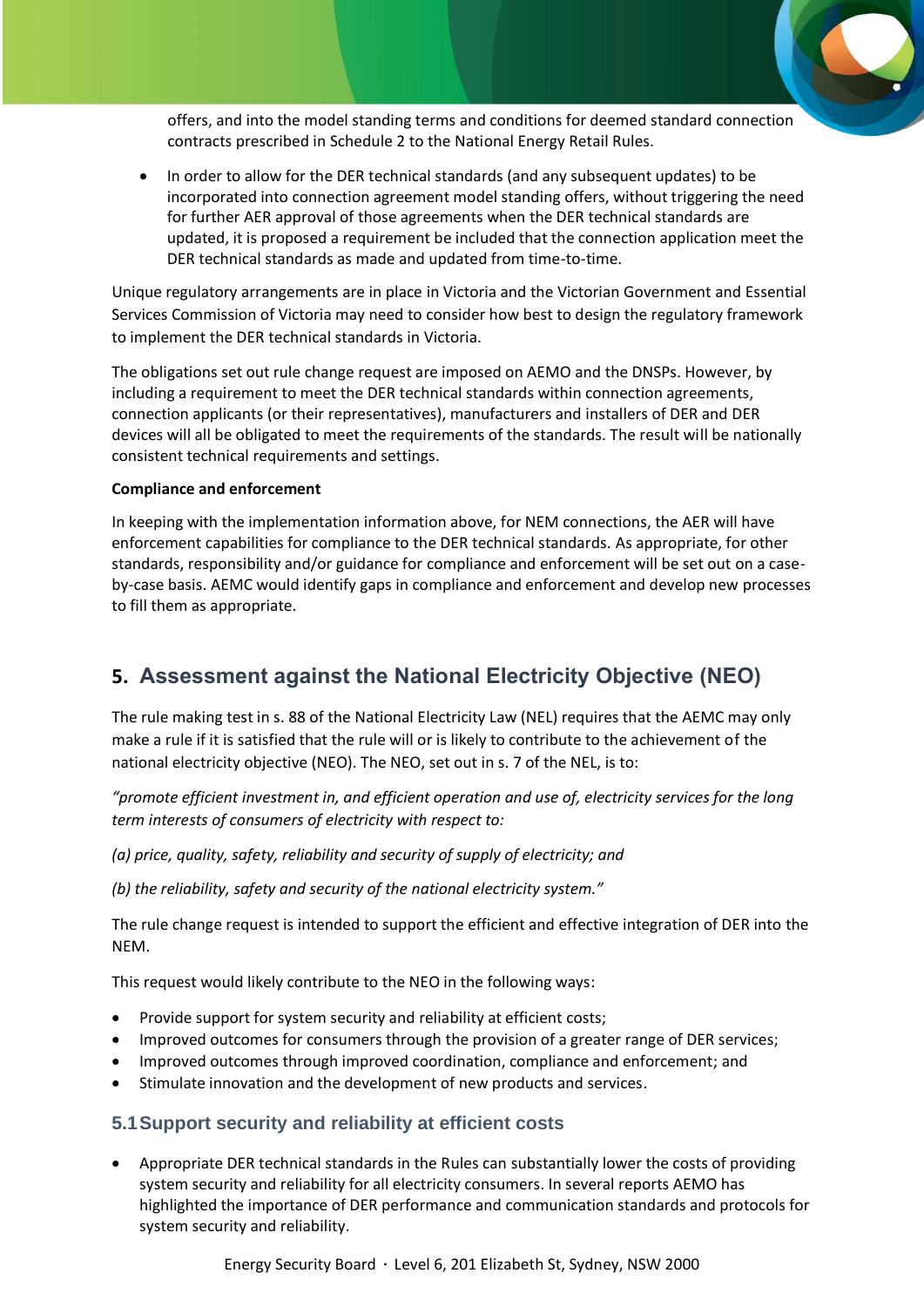- Many, if not most of the services offered by standards (voltage disturbance ride-through, for example) would be very expensive if not impossible to achieve by other means. For example; creating markets for low voltage power factor support, voltage services, and frequency services are simply not possible with today's technologies. It may be possible in the future for markets to develop in these areas, but a standard remains as the most effective means to deliver these services at the present time.
- The review of existing and introduction of new DER technical standards offers the opportunity to increase the overall hosting capacities of DER technologies on distribution networks whilst maintaining overall grid system security and reliability. Changes to device performance settings, protection settings and power quality performance settings provide inexpensive adjustments to firmware for manufactures.
- Integrating performance requirements for system security requirement into DER technical standards for DER devices enables pathways for compliance testing to verify performance, reducing risks to security of supply.

# **5.2 Improved outcomes for consumers through the sale of DER services**

- In addition, DER technical standards can provide part of the infrastructure to enable the sale of DER services – for network services, essential system services or in the wholesale market through Virtual Power Plants or other means in future.
- Communications and interoperability standards in particular are needed to allow for dynamic operating envelopes which will maximise the potential sale of DER exports by time and location. Greater value for DER owners through the sale of supply, demand response and system services will increase the benefits of that privately-owned DER for all electricity system users.

# **5.3 Improved outcomes through improved coordination, compliance and enforcement**

- Currently the lack of harmonisation of DER standards adds to the cost of DER, especially the installed cost with installers having to comply with different requirements for different DER, by location and by subsidy type, if available.
- Nationally coordinated DER technical standards provide for the consultation and delivery of new DER technical standards in Australia faster and aligned with the needs of the national electricity system, to keep pace with the rapidly growing connection of DER in the NEM.
- By working to coordinate the standards, industry may be able to reduce efforts associated with variations in jurisdictional or subsidy-based scheme standards.
- With consistency in national standards, compliance should be improved. Enforcement efforts should also be able to be more streamlined.

# **5.4Stimulate innovation and the development of new products and services**

- With the AEMC to set a vision and a forward work program for DER technical standards development, this will give the industry certainty and provide the opportunity for manufacturers and third parties to innovate in line with this vision.
- By being assured that standards will change rapidly and flexibly with technological innovation, industry will be able to reduce the costs associated with uncertainty.
- National DER technical standards for communication and interoperability will stimulate new product and services markets as well. Having a range of vendor or other standards and protocols being used for products creates challenges with compatibility of products and systems. While converting between standards and protocols is possible, not all devices will allow this, there can be additional costs, additional time delays for sending and receiving data and a reduction in available data.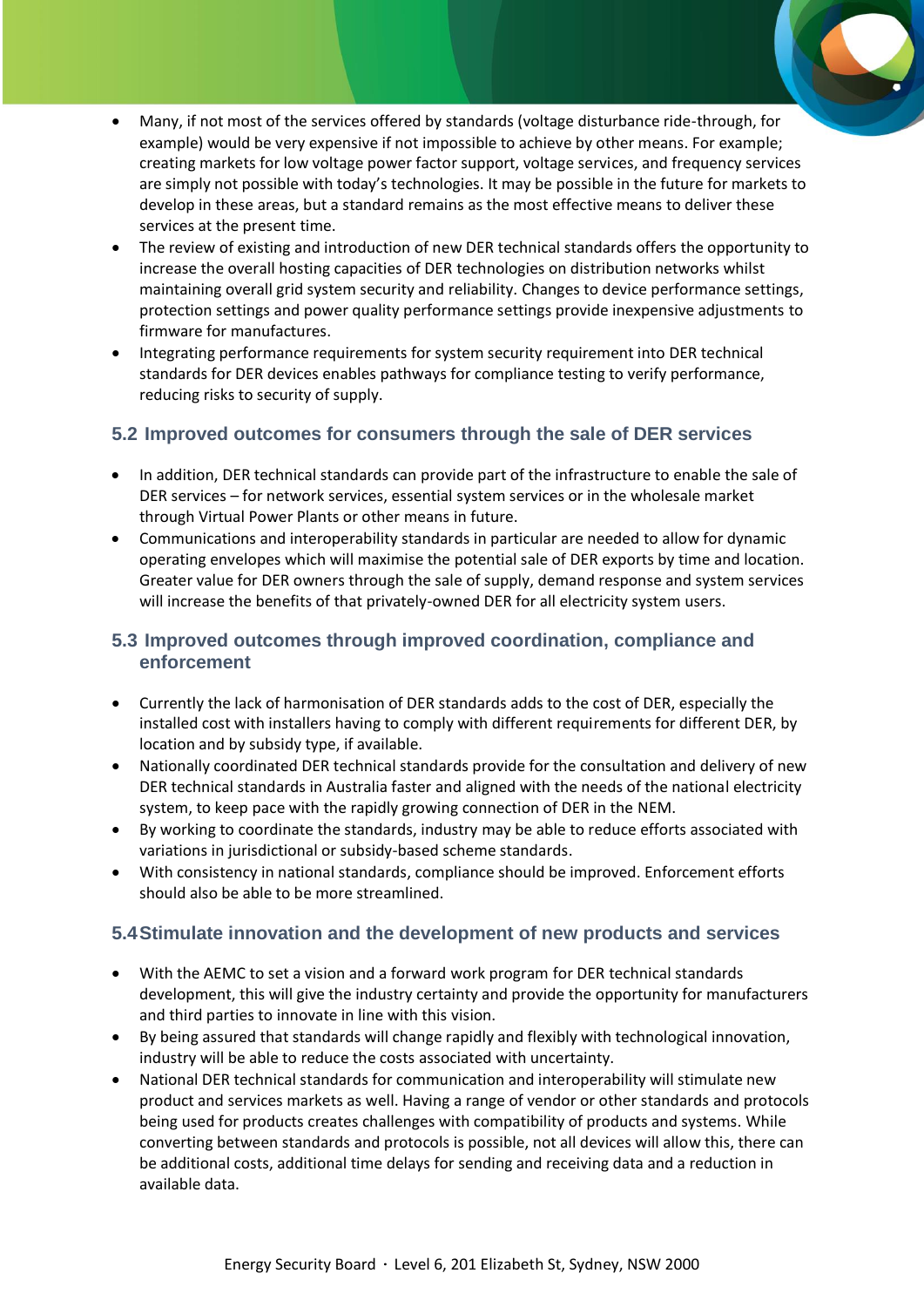• When all devices share the same standard for communication and interoperability devices, overall solutions will become more 'plug and play' and certain barriers to entry are removed increasing the potential for innovation in the development of DER products and services.

# **6. Expected cost, benefits and impacts of the proposed rule**

### **Costs**

- The Sapere/CutlerMerz Review identified seven different existing governance arrangements for DER technical standards. As such, there is currently significant duplication in governance costs, standards development, compliance and enforcement activities that will be reduced through the transition to a coordinated governance model for DER technical standards. While having the coordinated function will not remove all of these other seven governance arrangements, there is likely to be some consolidation and therefore cost savings throughout the supply chain. Nevertheless, some duplication (particularly with Standards Australia) is likely to remain and so this will be some cost borne by industry.
- The estimated costs of AEMC developing and supporting the standards will be outweighed by the benefits, especially the lower costs from harmonised standards, improved compliance and enforcement and greater use of DER for system security, distribution network management and in wholesale and essential system services (ESS) markets.

### **End use customers, including DER owners**

DER technical standards being placed in the Rules will have the following benefits for DER owners:

- Nationally consistent devices, communication and data requirements should reduce the cost of DER solutions for DER owners and increase international participation in our market which should expand consumer options.
- Product standardisation should increase safety and reliability and support the ability of AEMO to forecast and manage system security.
- Standardisation provides certainty which allows consumers to make better informed decisions about their purchases.
- Standards will be assessed against the NEO, taking into account the long-term interests of consumers while balancing the technical needs to keep the electricity system stable and reliable.

A DER technical standard will have the following impacts for DER owners:

• Potential increases of costs due to higher standards, but offset against expected benefits, including from the sale of DER services.

### **DNSPs**

DER technical standard being placed in the Rules will have the following benefits for DNSPs:

- Reduced duplication and effort in standards development across jurisdictions.
- Reduction in the provision of technical support on standards to industry due to alignment and guidance being provided by AEMC and AER for compliance and enforcement.
- Increased compliance by industry due to visibility and alignment of standards and the potential for improved enforcement capability.
- Nationally coordinated standards integrated to the NEL will enable the fast track the standardisation of communication and interoperability standards which are required for DER participation in markets. These markets will allow for DNSPs the most cost-effective solutions for the uptake of high penetrations of DER, particularly low voltage (LV)-connected DER systems.
- Will support the development of functionality for DNSPs to contract with customers for network services through using new standards.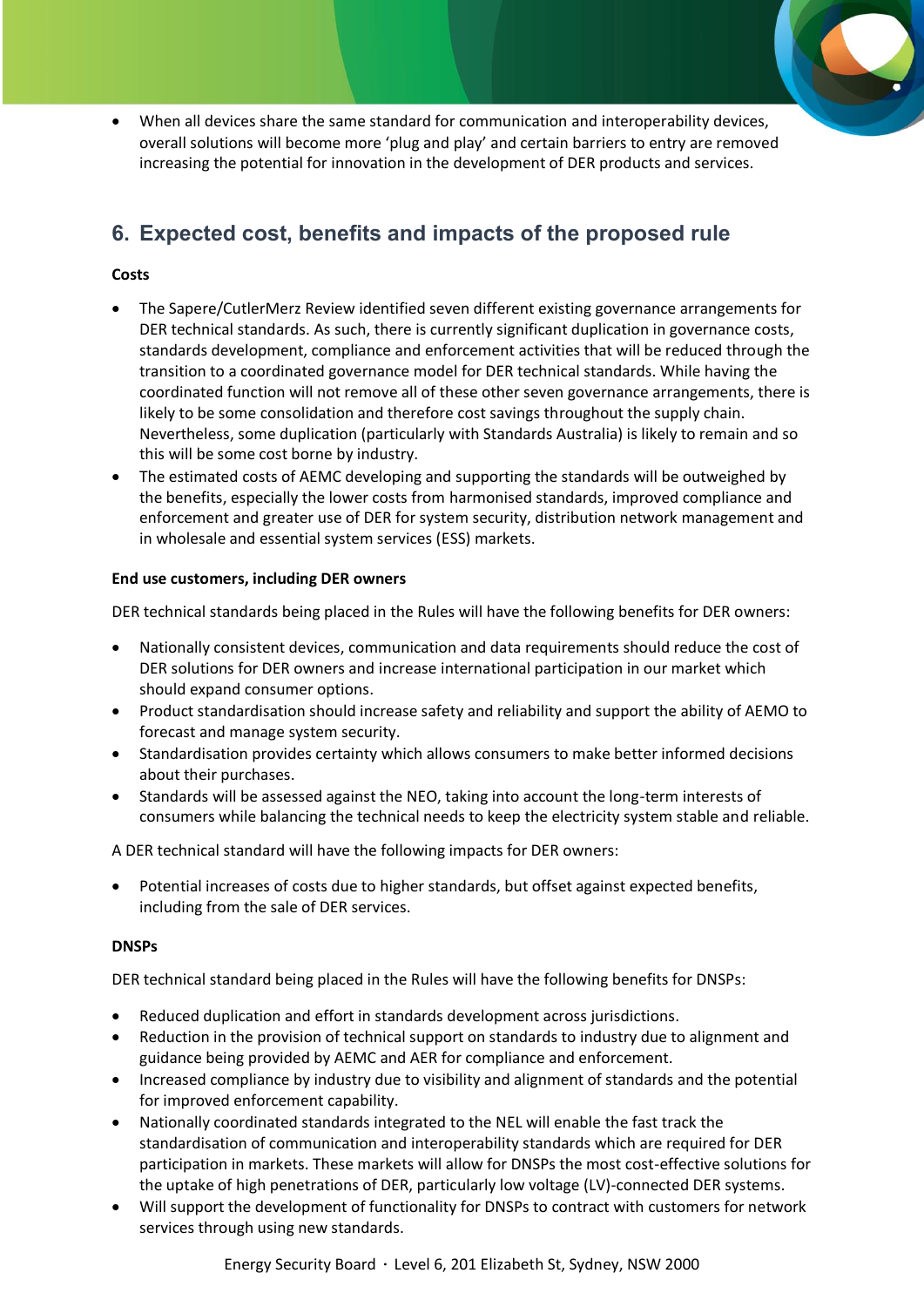DER technical standard being placed in the Rules will have the following impacts for DNSPs:

- Will require updates to incorporate the DER technical standards into connection contracts. DNSPs may also include the DER technical standards in their DER technical guidelines and services and installation manuals.
- Support and align to any standards and guidelines associated with the DER technical standards through implementation, engaging with stakeholders including electrical contractors and where relevant, compliance and enforcement.
- There is a risk that with future technical standards the DNSP could have operational, performance, systems or other impacts which could have a negative impact on localised reliability, costs and life of existing assets due to jurisdictional variation or other impacts. For example, the introduction of the AEMO DER Register with standardised information sharing requirement introduced system changes for many DNSPs with associated costs. However, these impacts would be taken into account in the AEMC's standard setting process.

#### **Original Equipment Manufacturers (OEMs)**

DER technical standards will have the following benefits for OEMs:

• National consistency and clarity of standards under the rules will reduce uncertainty for Original Equipment Manufacturers.

While costs might be increased in some circumstances, there will be net benefits for consumers and there may be advantages for manufacturers who operate nationally and internationally because they will have the opportunity to 'upgrade' to standards suitable for a high DER system which may later be adopted in other jurisdictions.

# **7. Summary of consultations to date**

Consultation undertaken through the Sapere/CutlerMerz Review found broad stakeholder support for reform. 79 per cent of stakeholders surveyed agreed or strongly agreed to the question, 'Do you consider there is a case for changing the governance of DER technical standards to align with the needs of the current and future DER product and energy services markets?'.

The ESB released a Consultation Paper on the governance of DER technical standards on 17 July. This paper proposed new coordinating governance arrangements through the creation of a DER Standards Governance Committee under the NER, convened under the AEMC. It was proposed that the DER Standards Governance Committee would be responsible for:

- 1. setting a vision for DER technical standards;
- 2. developing a technical standards work program;
- 3. monitoring, reviewing and setting DER technical standards;
- 4. considering issues related to compliance and enforcement of standards in their development; and
- 5. providing advice on standards and undertaking related reviews.

A webinar outlining the contents of the Consultation Paper was held on 21 July with 81 registrations and 70 attendees. The ESB then held nine focused discussions with key stakeholders following the webinar (these included peak industry and consumer bodies, Standards Australia, the Clean Energy Regulator and the Senior Committee of Officials).

ESB received 32 submissions, the vast majority supportive of the proposal to establish a DER Standards Governance Committee and put standards in a subordinate instrument under the Rules:

• 28 are in full support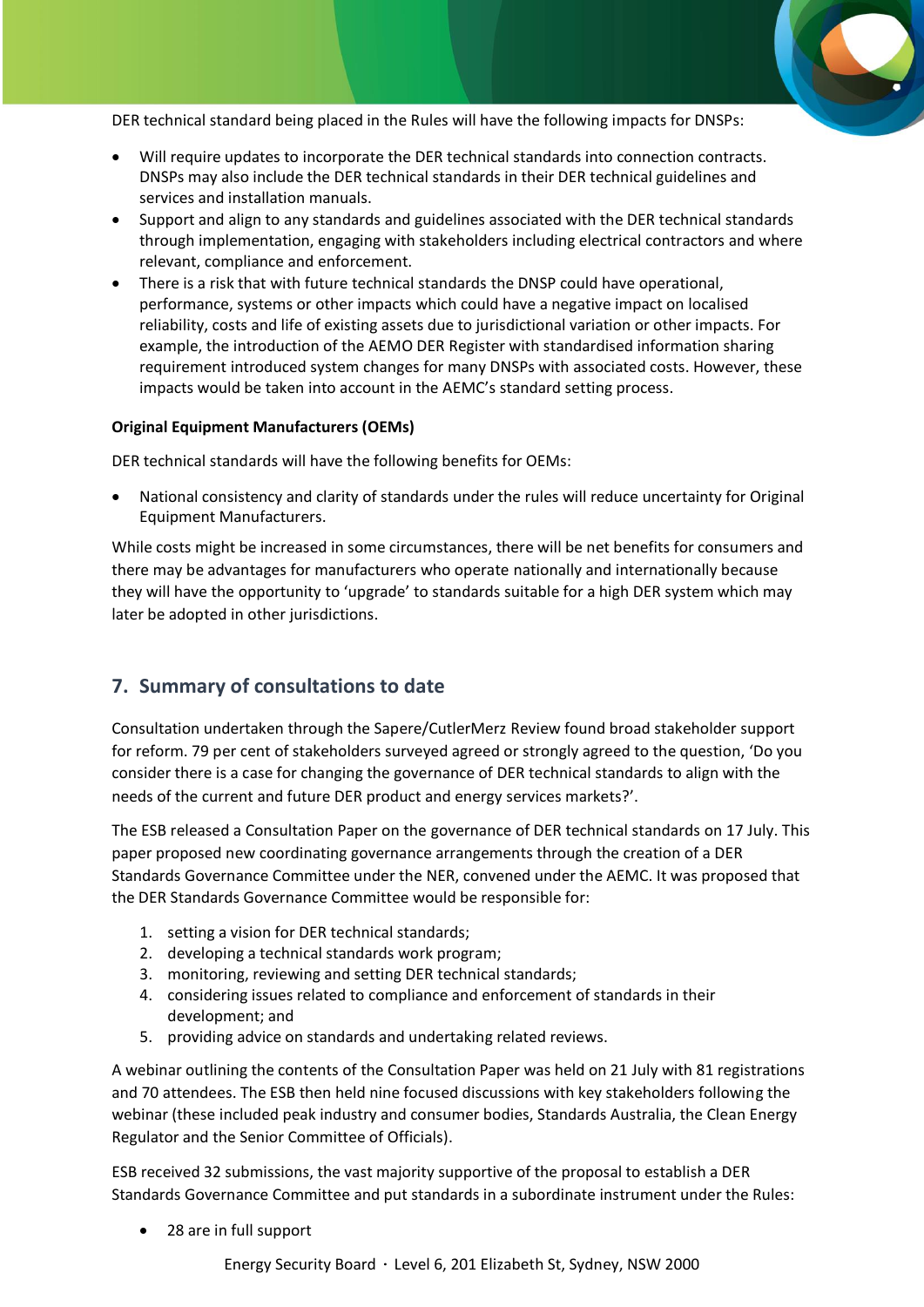- 1 wants greater statutory control for the committee
- 1 will support with their involvement
- 1 supports the committee but only as advisory

Of the supportive submissions:

- All supported the AEMC being the convening body
- All supported the proposal for an independent chair
- The majority of responses supported a Committee with determining or hybrid capability related to the setting of standards (that is the standards being set by the Committee but with the AEMC having a final approval role).
- There was a fair split between whether standards should be in the Rules themselves or in a subordinate instrument under the Rules
- The proposed membership composition was generally supported with many responses calling for not just technical DER expertise, but also a focus on skills to be highlighted for committee members. There was also commentary provided on how diversity could be effectively balanced on the Committee.
- There were mixed opinions as to what extent the Committee should have compliance and enforcement as part of its responsibilities.

Suggested changes to the proposal included:

- Many minor suggested improvements to the membership including:
	- o With regard to the balance between market bodies and consumer-based representation.
	- o Many responses called for DER expertise for the consumer representative
	- o It was suggested that having one OEM representative could be difficult across the range of technologies, also across technical and commercial expertise.
	- o The Market Aggregator member role was questioned as to whether it could be expanded to be broader to include retailers with experience in VPPs or to smaller non-registered parties with VPP experience.
- A committee governance/code of conduct has been suggested.

Further detail was sought on:

- The relationship with Standards Australia and how this will impact standards creation
- How the committee will be selected would be appreciated
- The funding of the committee and possibly even sub-committees.

# **8. Rationale for the change in proposal**

The ESB considered how best to establish DER technical standards under the National Electricity Rules, following the feedback provided by stakeholders in submissions.

It was considered that the AEMC is best placed to be the decision maker on DER technical standards, in line with its role as rule maker in the NEM and that the AEMC was best placed to decide how these standards are to be set. That is, it will draw on expert advice in the form of consultants and/or a standing committee and/or ad hoc committees to set standards. Standards Australia working groups could provide specific input, for example. In making standards, the AEMC must consult stakeholders.

Rather than proposing a Committee of experts therefore, this rule change proposal focuses on establishing the AEMC as the responsible body for setting DER technical standards. High level details of how standards will be set are included in this proposal and expect to be refined through the rule change proposal process.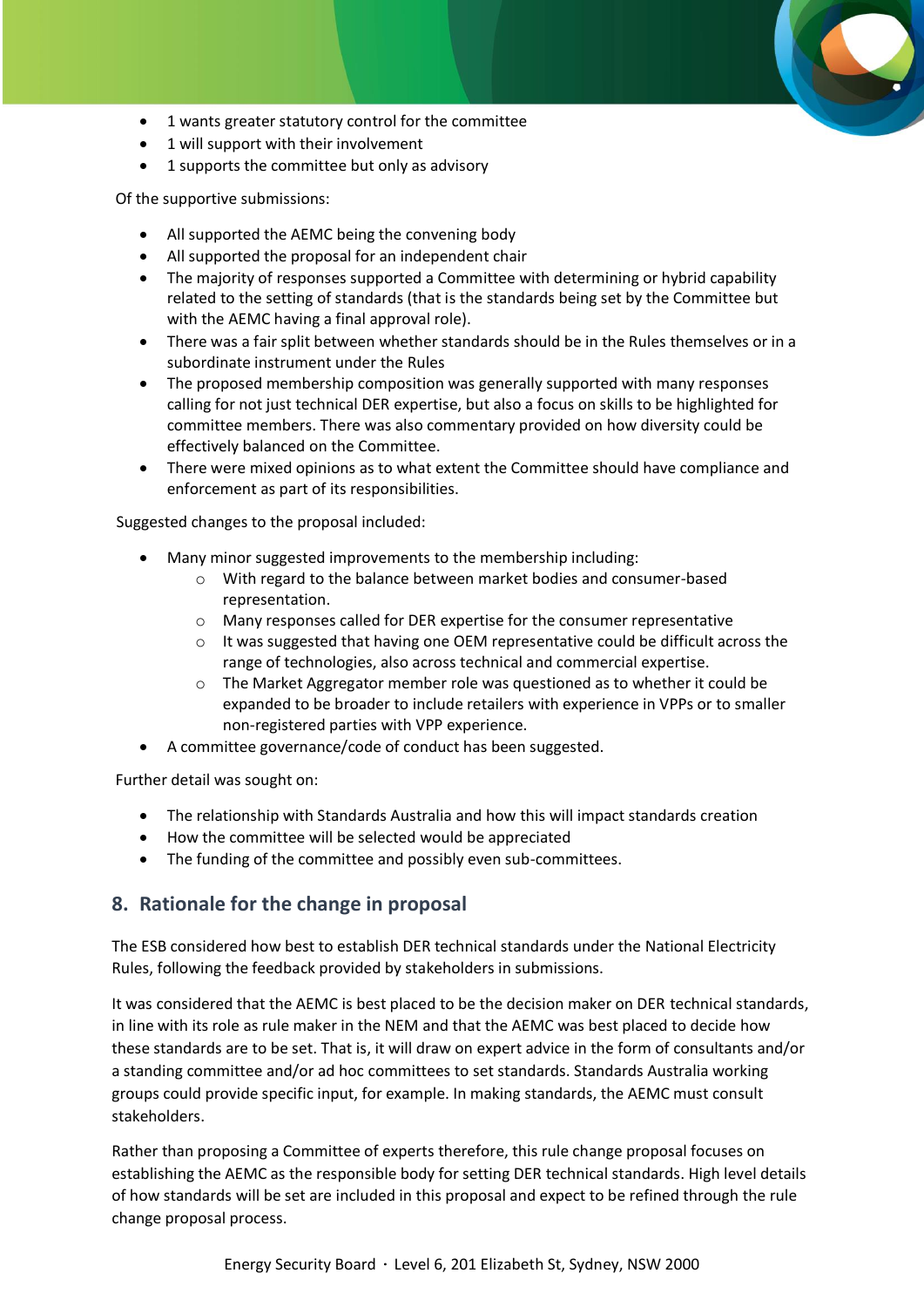

# **Proposed rule drafting instructions**

### **Overarching objectives**

The objectives of the proposed arrangements are to promote the long-term interests of consumers of electricity by establishing that:

- Relevant DER technical standards sit under the NER and so be required to meet the National Electricity Objective (NEO), especially to support system security, distribution network management and the sale of DER services;
- There is a clear vision and forward work program for DER technical standards to provide leadership, coordination and clarity for stakeholders;
- DER technical standards that are able to be developed and adopted in the NER transparently, efficiently and effectively to meet the rapid deployment of DER and the changing needs of consumers, the electricity system and electricity market;
- NEM DER technical standards which would enable new requirements and obligations to take effect in the NEM prior to Standards Australia finalising any relevant standard updates. This is intended to be an enduring capability in recognition that Australian Standards processes may not meet the needs of the NEM at all times.
- AER compliance provisions that will apply to the enforcement of any NEM DER technical standards as well as relevant Australian Standards for distribution connected inverters. Stakeholders are comprehensively engaged in the development of DER technical standards to be incorporated into either the Rules or a subordinate instrument under the NER; and
- DER technical standards that need to be included in the NEM arrangements to meet it's the Energy Security Board's DER integration objective, to 'optimise the benefits of DER investment for all energy system users'.

| <b>New rules</b>                                             | <b>Scope</b>                                                                                                                                                                                                                                                                                                                                                                                                                                                                                                                                                                                                                                                                                                                                                                                                                                                                                                                                                                                                                                                                                                                                                                                                                               |
|--------------------------------------------------------------|--------------------------------------------------------------------------------------------------------------------------------------------------------------------------------------------------------------------------------------------------------------------------------------------------------------------------------------------------------------------------------------------------------------------------------------------------------------------------------------------------------------------------------------------------------------------------------------------------------------------------------------------------------------------------------------------------------------------------------------------------------------------------------------------------------------------------------------------------------------------------------------------------------------------------------------------------------------------------------------------------------------------------------------------------------------------------------------------------------------------------------------------------------------------------------------------------------------------------------------------|
| Distributed Energy<br>Resources (DER) technical<br>standards | To create 'DER Technical Standards' either in the National<br>Electricity Rules (NER) or in a subordinate instrument under<br>the NER.<br>That the Australian Energy Market Commission (AEMC) is<br>responsible for the development, maintenance and setting<br>of the maintain the DER technical standards.<br>The AEMC must decide on and set specific DER technical<br>$\bullet$<br>standards for the National Electricity Market (NEM).<br>The <i>DER</i> technical standards must:<br>Meet the National Electricity Objective (NEO)<br>$\circ$<br>support system security, distribution network<br>$\circ$<br>management and affordability for consumers,<br>including through the sale of DER services<br>provide minimum DER technical standards<br>$\circ$<br>requirements for the NEM with adequate<br>consideration of other electrical systems eg. Stand-<br>alone Power Systems (SAPS) and microgrids.<br>Either establishing of the DER technical standards in the<br>Rules or a subordinate instrument should also create a<br>mechanism for establishing DER guidelines for the trial of<br>new standards and to prevent lock-in of existing<br>approaches as technologies, markets and international<br>standards develop. |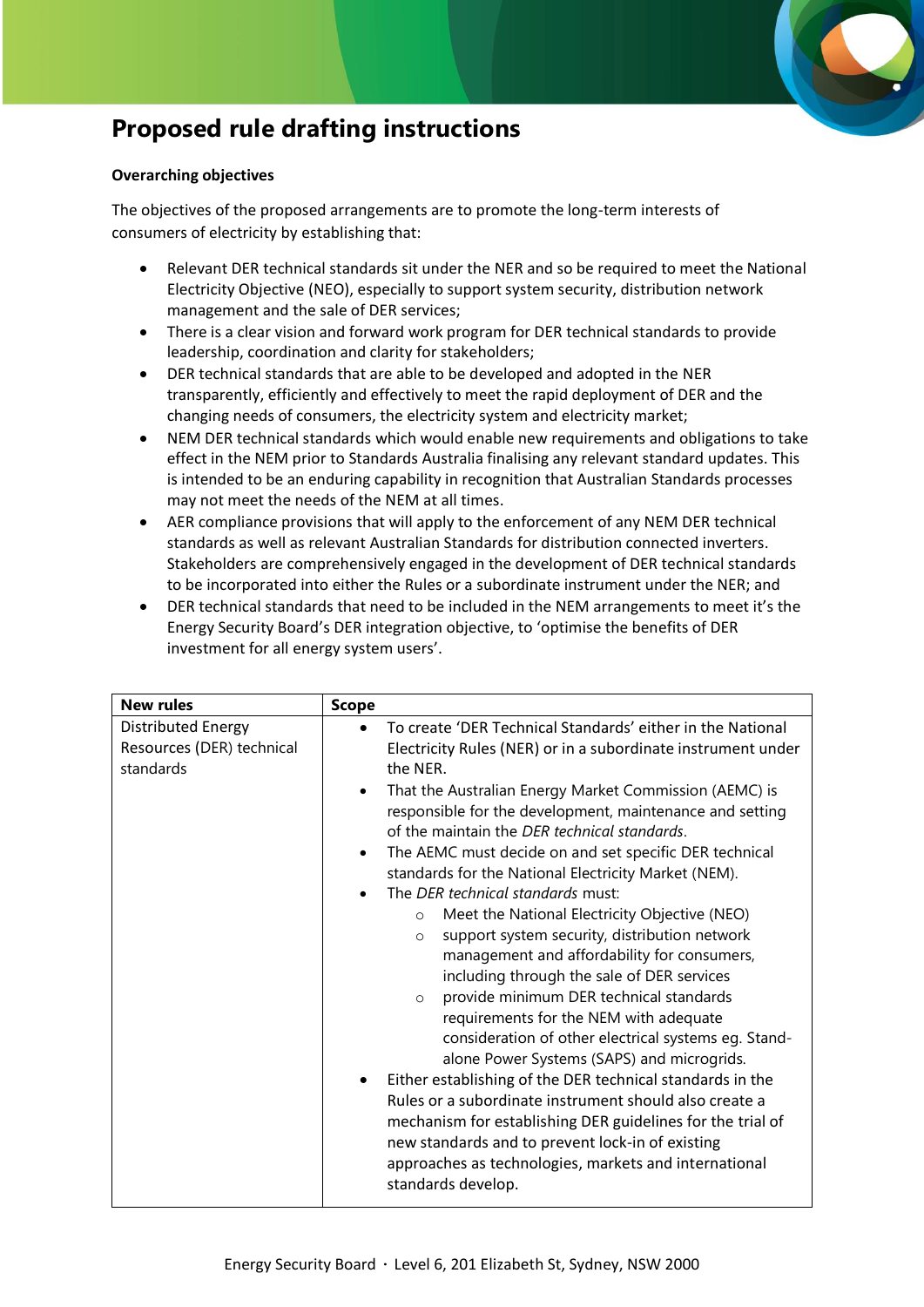| Requirements on the AEMC       | That the AEMC is to be required to:                                                                                                                                                                                                                                                                                                                      |
|--------------------------------|----------------------------------------------------------------------------------------------------------------------------------------------------------------------------------------------------------------------------------------------------------------------------------------------------------------------------------------------------------|
|                                | a. develop and maintain a technical standards work program<br>(updated annually)<br>b. update or develop new DER technical standards as needed<br>carry out public consultation in relation to a and b above<br>C.<br>which may be the same or similar to the current AECM rule<br>change processes or be a bespoke process.                             |
| The making of standards        | In undertaking its responsibility in developing and updating the DER<br>technical standards, the AEMC:                                                                                                                                                                                                                                                   |
|                                | Must collaborate with Australian Energy Market Operator<br>(AEMO) and Australian Energy Regulator (AER; and                                                                                                                                                                                                                                              |
|                                | May obtain expert advice:                                                                                                                                                                                                                                                                                                                                |
|                                | from an advisory committee established as a<br>$\circ$<br>standing committee or an ad hoc committee under<br>the Rules; and/or                                                                                                                                                                                                                           |
|                                | from consultants; and<br>$\circ$                                                                                                                                                                                                                                                                                                                         |
|                                | Must carry out a public consultation process for the DER<br>technical standard.                                                                                                                                                                                                                                                                          |
| Implementation of<br>standards | The DER technical standards are to be implemented for customer<br>connections through the following requirements:                                                                                                                                                                                                                                        |
|                                | For NEM connections, they must be incorporated via<br>minimum content requirements of relevant Chapter 5A<br>connection contracts, negotiation frameworks and model<br>standing offers, and into the model standing terms and<br>conditions for deemed standard connection contracts<br>prescribed in Schedule 2 to the National Energy Retail<br>Rules. |
|                                | The DER technical standards should be included in load and<br>generating system connection contracts.                                                                                                                                                                                                                                                    |
| Compliance and<br>enforcement  | For NEM connections, the AER will have enforcement<br>$\bullet$<br>capabilities for compliance to the DER technical standards.                                                                                                                                                                                                                           |
|                                | As appropriate, for other standards, responsibility and/or<br>guidance for compliance and enforcement will be set out on a<br>case-by-case basis.                                                                                                                                                                                                        |
|                                | AEMC would identify gaps in compliance and enforcement and<br>develop new processes to fill them as appropriate.                                                                                                                                                                                                                                         |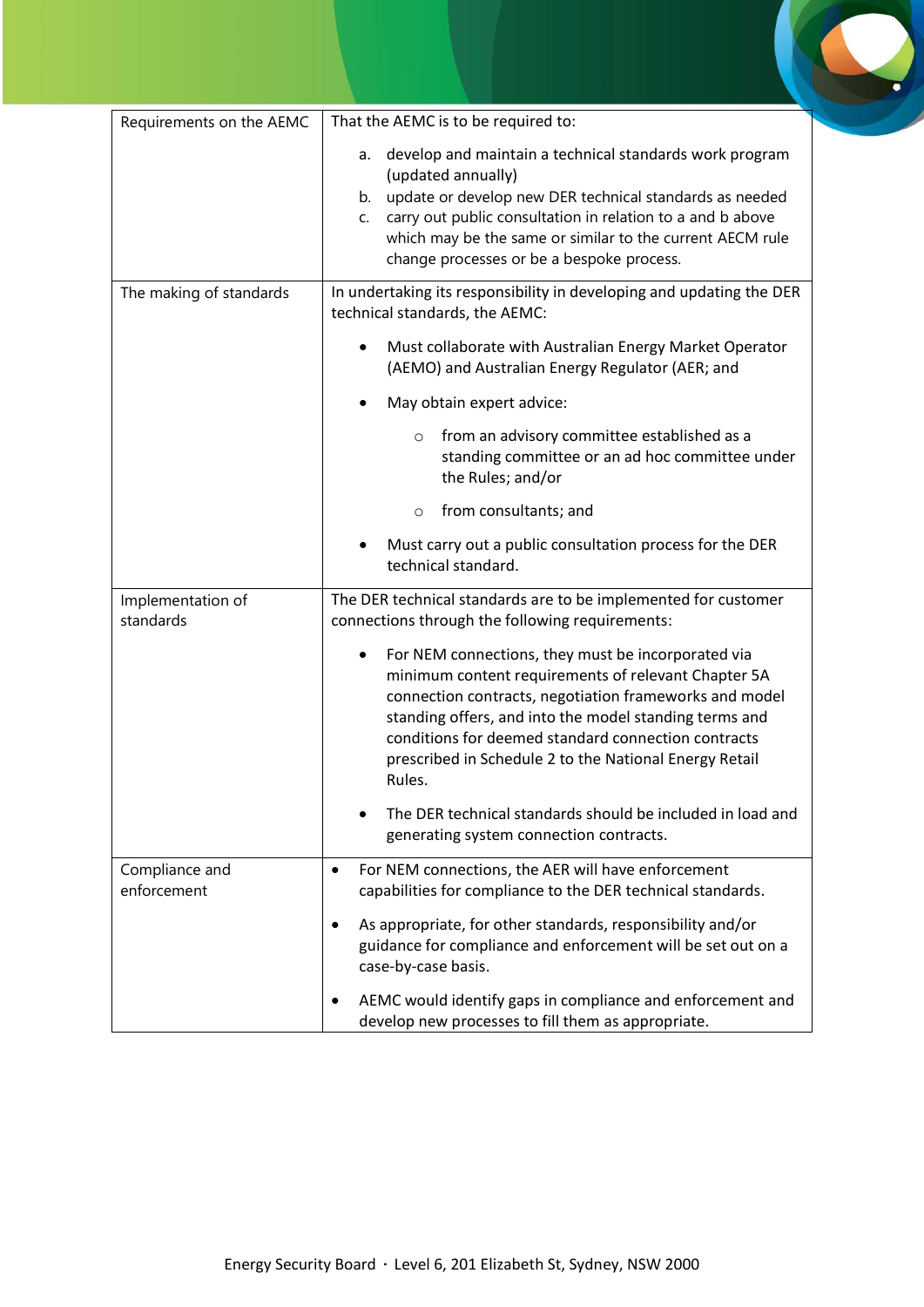# **Abbreviations and defined terms**

| <b>AEMC</b> | <b>Australian Energy Market Commission</b> |
|-------------|--------------------------------------------|
| <b>AEMO</b> | Australian Energy Market Operator          |
| <b>AER</b>  | Australian Energy Regulator                |
| <b>DER</b>  | <b>Distributed Energy Resources</b>        |
| <b>DNSP</b> | Distribution Network Service Provider      |
| <b>ENA</b>  | <b>Energy Networks Australia</b>           |
| <b>ESB</b>  | <b>Energy Security Board</b>               |
| <b>GEMS</b> | Greenhouse and Energy Minimum Standards    |
| <b>NEL</b>  | National Electricity Law                   |
| <b>NEM</b>  | <b>National Electricity Market</b>         |
| <b>NEO</b>  | National Electricity Objective             |
| <b>NER</b>  | <b>National Electricity Rules</b>          |
| <b>NERR</b> | <b>National Energy Retail Rules</b>        |
| <b>OEM</b>  | Original Equipment Manufacturer            |
| <b>SAPS</b> | <b>Stand-alone Power Systems</b>           |
| <b>VPP</b>  | <b>Virtual Power Plant</b>                 |